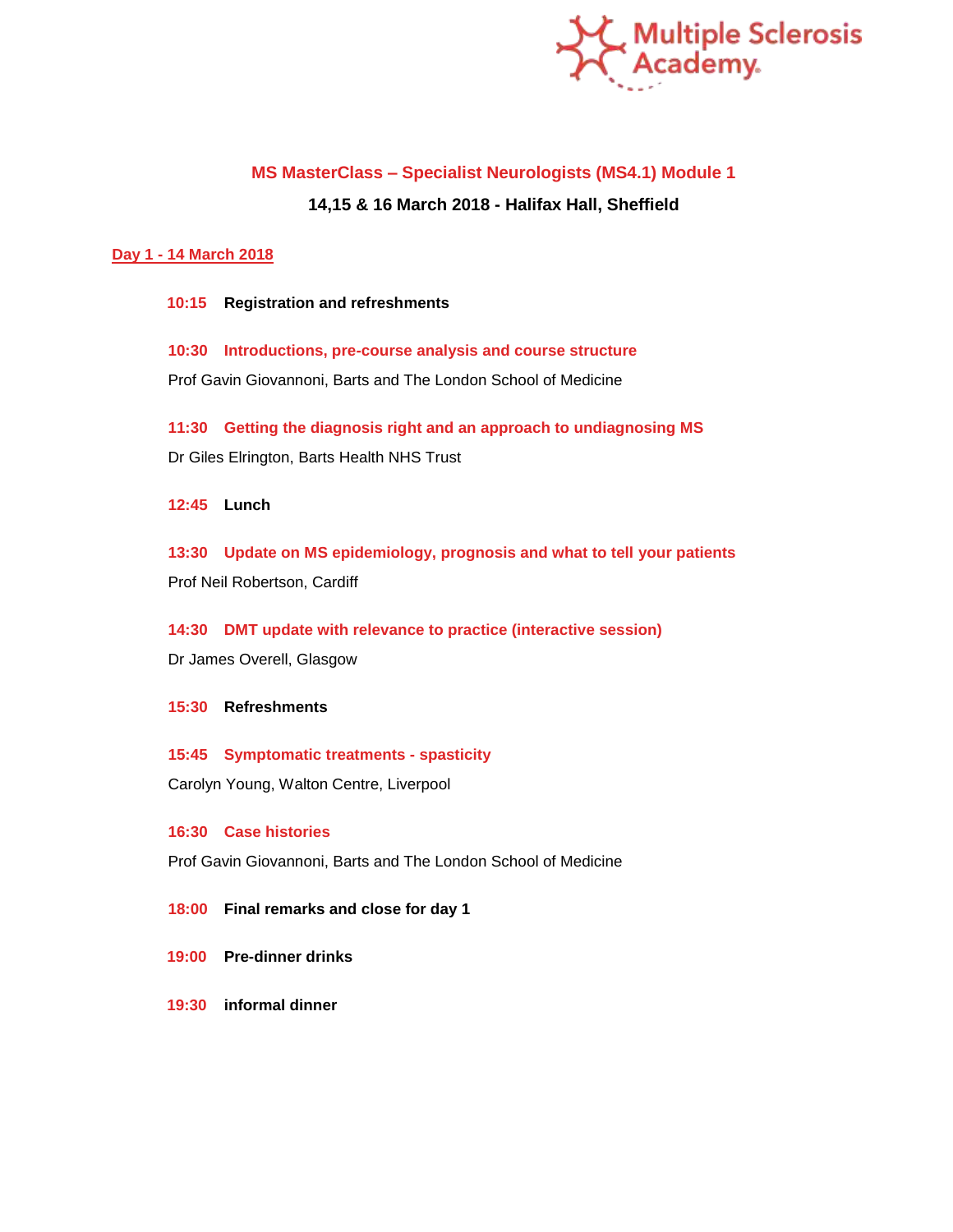

## **MS MasterClass – Specialist Neurologists (MS4.1) Module 1**

## **Day 2 - 15 March 2018**

#### **08:45 Registration**

**09:00 Feedback from day 1, outline of day 2** Prof Gavin Giovannoni, Barts and The London School of Medicine

**09:15 Your MS service – what should you be doing and what does NHS England expect?** Helen Willis, Mid Essex Hospital

## **10:15 Sequencing of therapies and what to do about pregnancy**

Dr Ben Turner, The Royal London Hospital, Whitechapel, part of the Barts and the London NHS Trust

**11:15 Refreshments**

**11:30 Optimising the practical management of MS relapses and how to run a relapse clinic** Helen Willis, Mid Essex Hospital

**12:15 Comfort break**

#### **12:30 Treating-2-target**

Dr Klaus Schmierer, Barts and The London School of Medicine

**13:30 Lunch**

#### **14:15 Patient perspective**

Dr David Paling, Royal Hallamshire Hospital, Sheffield, and local patients

#### **15:30 Refreshments**

#### **15:45 The MS Trust**

Megan Roberts, Specialist Nurse Programme Manager, MS Trust

## **16:15 "Should we monitor cognition in people with MS" Debate**

Prof Gavin Giovannoni, & David Paling

## **17:45 Final remarks and close**

- **18:45 Pre-dinner drinks**
- **19:15 Formal Dinner (smart casual attire)**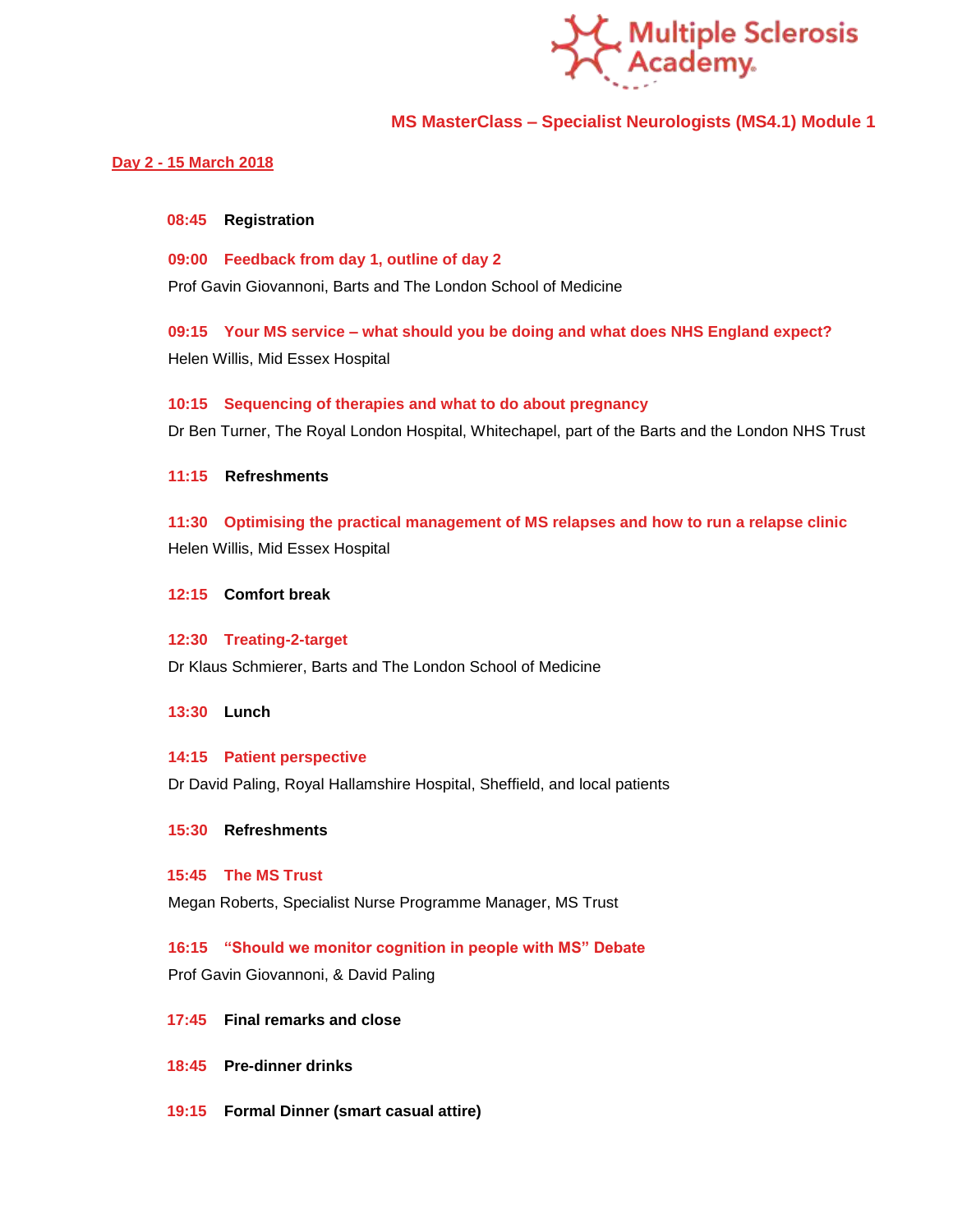

## **MS MasterClass – Specialist Neurologists (MS4.1) Module 1**

## **Day 3 - 16 March 2018**

#### **08:30 Registration**

**08:45 Feedback from day 2 outline of day 3** Prof Gavin Giovannoni, Barts and The London School of Medicine

**09:00 CSF role in the diagnosis, prognosis and monitoring therapeutic response in MS** Dr Sharmilee Gnanapavan, Barts

**10:00 Commissioning MS services - an overview** 

Joela Mathews, Barts

**11:00 Refreshments**

**11:15 The NHS today an overview of current structures**

Sue Thomas, Wilmington

**11:45 Understanding data sources and how they can be used to improve MS services**  Anthony Lawton, RightCare Associate

**12:15 Lunch**

**13:00 Case histories to include priority areas: advance directives, UTIs, falls and bone health** Prof Gavin Giovannoni

**14:30 Audit – MS in your area (6 months audit)**

Prof Gavin Giovannoni

**15:00 Closing remarks & depart**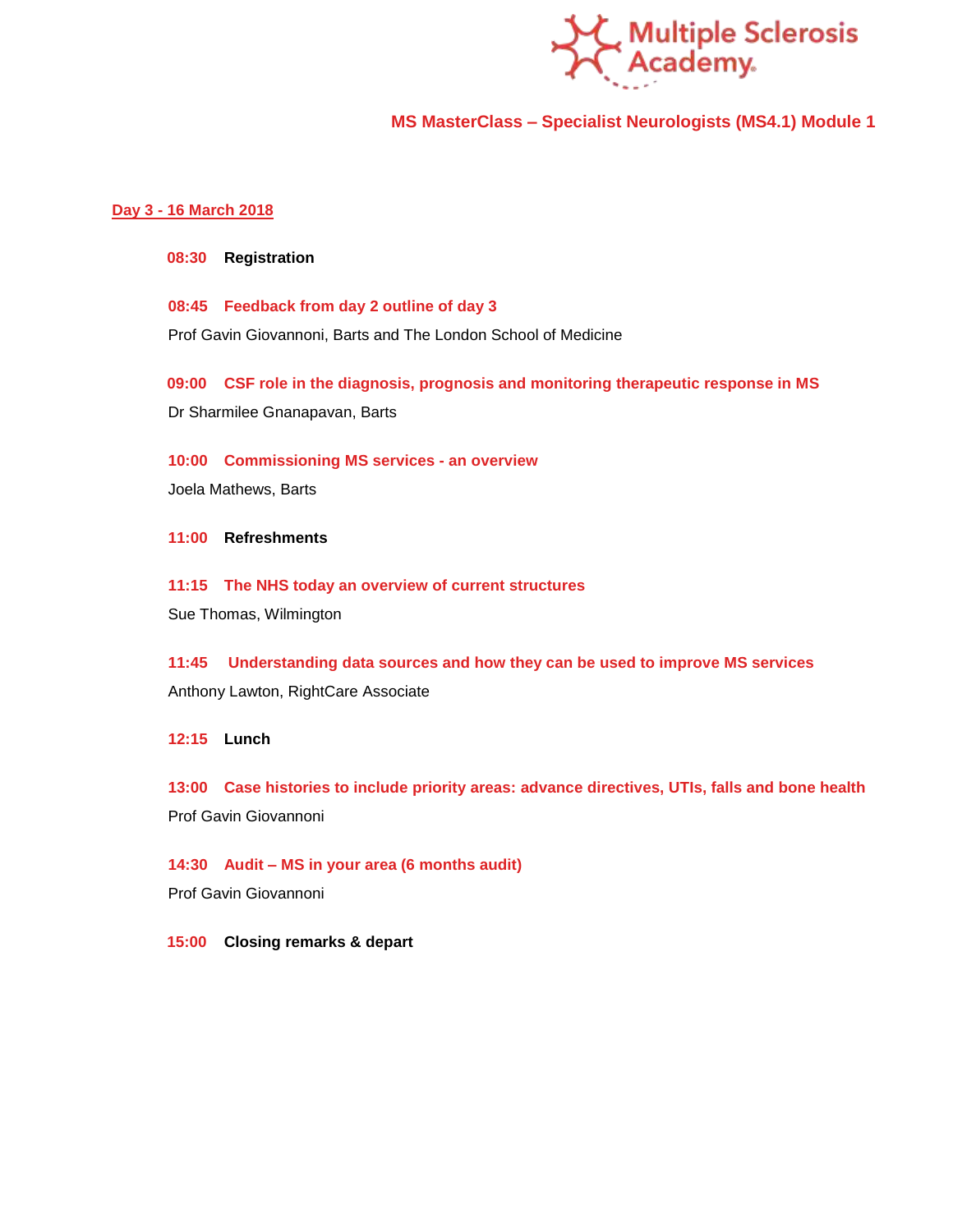

# **MS MasterClass – Specialist Neurologists (MS4.2) Module 2**

# **6 & 7 September 2018 - Halifax Hall Hotel**

## **Day 1 - 6 September 2018**

| 09:15 | <b>Registration and coffee</b>                                                                                   |
|-------|------------------------------------------------------------------------------------------------------------------|
| 09:30 | What's happened since we last met?<br>Prof Gavin Giovannoni, Barts and The London School of Medicine             |
| 10:30 | <b>Participant project presentations (first group 7)</b><br>Course members (1-7)                                 |
| 11.40 | <b>Refreshment break</b>                                                                                         |
| 12:00 | Participant project presentations (second group 7)<br>Course members (8 - 14)                                    |
| 13.15 | <b>Buffet lunch and networking</b>                                                                               |
| 14:00 | <b>Participant project presentations (third group 8)</b><br>Course members (15 - 22)                             |
| 15.30 | Refreshment break (Vote for winner of projects)                                                                  |
| 15.45 | Managing immunosuppression and pharmacovigilance in clinical practice<br>David Hunt, Edinburgh (TBC)             |
| 16.45 | PPI and monitoring patients disease - the case for an MOT or self-monitoring<br>Alison Thomson, PPI expert (TBC) |
| 17:30 | <b>Closing remarks</b>                                                                                           |
| 18:45 | <b>Pre-dinner drinks</b>                                                                                         |
| 19:15 | Dinner for whole mc in main room (max numbers 60)<br>Winner and 2 runners up announced at dinner by Gavin        |
| 21:45 | <b>Close of day</b>                                                                                              |